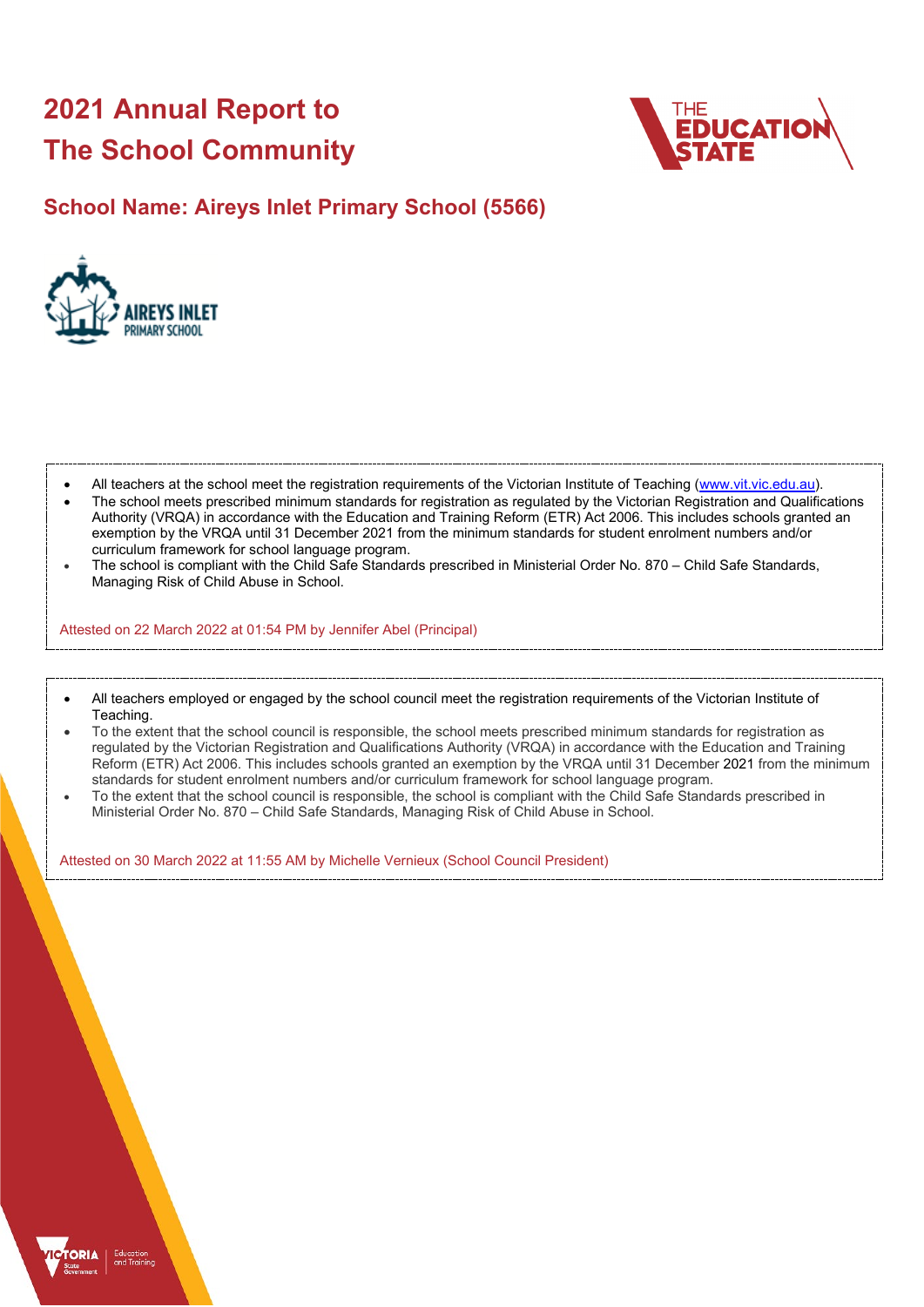

# How to read the Annual Report

## What does the *'About Our School'* commentary section of this report refer to?

The 'About our school' commentary provides a brief background on the school, an outline of the school's performance over the year and future directions.

The 'School Context' describes the school's vision, values and purpose. Details include the school's geographic location, size and structure, social characteristics, enrolment characteristics and special programs.

The 'Framework for Improving Student Outcomes (FISO)' section includes the improvement initiatives the school has selected and the progress they have made towards achieving them through the implementation of their School Strategic Plan and Annual Implementation Plan.

## What does the *'Performance Summary'* section of this report refer to?

The Performance Summary includes the following:

#### **School Profile**

- student enrolment information
- the school's 'Student Family Occupation and Education' category
- a summary of parent responses in the Parent Opinion Survey, shown against the statewide average for Primary schools
- school staff responses in the area of School Climate in the School Staff Survey, shown against the statewide average for Primary schools

#### **Achievement**

- English and Mathematics for Teacher Judgements against the curriculum
- English and Mathematics for National Literacy and Numeracy tests (NAPLAN).

#### **Engagement**

Student attendance at school

#### **Wellbeing**

Student responses to two areas in the Student Attitudes to School Survey:

- Sense of Connectedness
- Management of Bullying

Results are displayed for the latest year and the average of the last four years (where available). As NAPLAN tests were not conducted in 2020, the NAPLAN 4-year average is the average of 2018, 2019 and 2021 data in the 2021 Performance Summary.

## Considering COVID-19 when interpreting the Performance Summary

The Victorian community's experience of COVID-19, including remote and flexible learning, had a significant impact on normal school operations in 2020 and 2021. This impacted the conduct of assessments and surveys. Readers should be aware of this when interpreting the Performance Summary.

For example, in 2020 and 2021 school-based surveys ran under changed circumstances, and NAPLAN was not conducted in 2020. Absence and attendance data during this period may have been influenced by local processes and procedures adopted in response to remote and flexible learning.

Schools should keep this in mind when using this data for planning and evaluation purposes.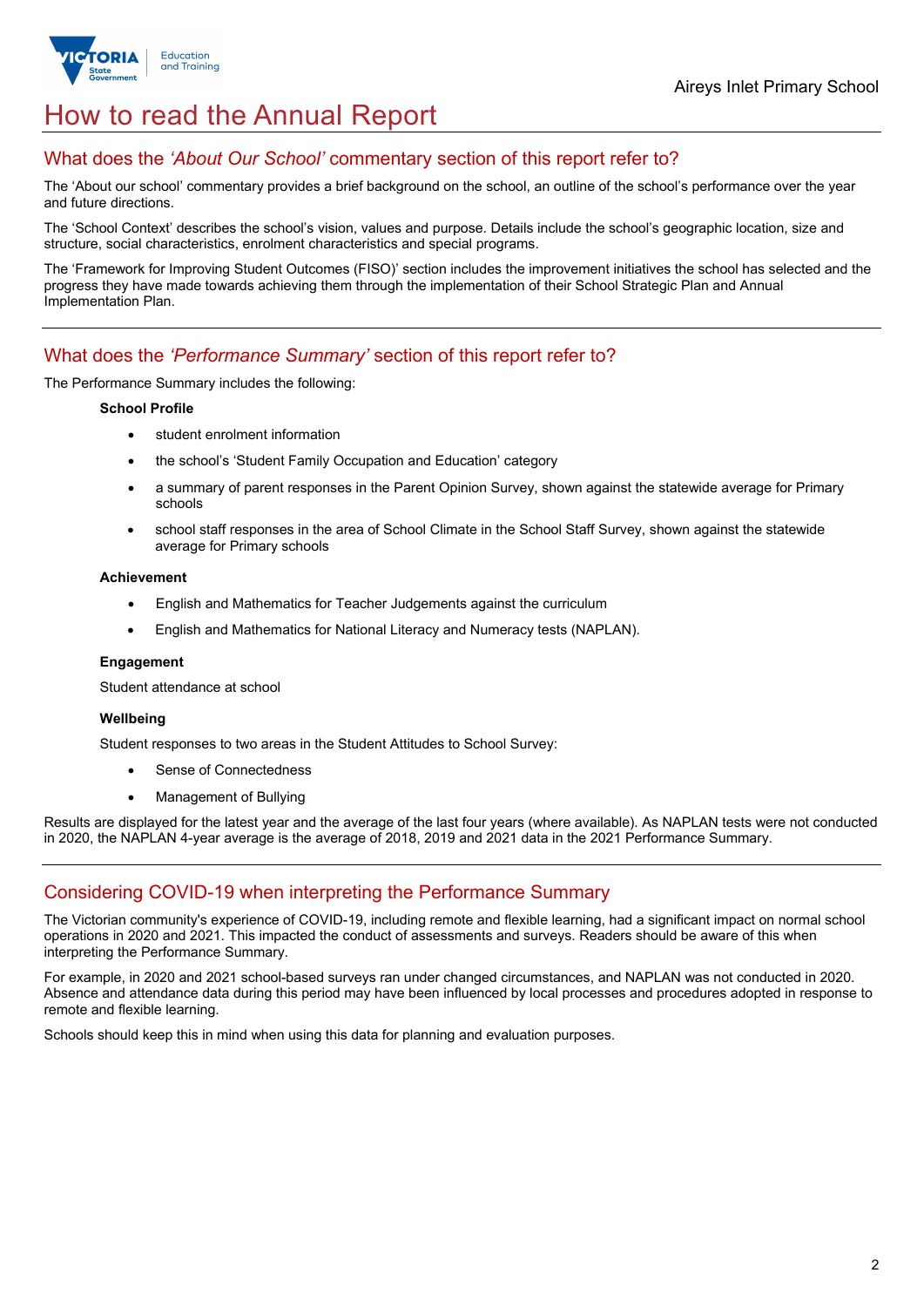

# How to read the Annual Report (continued)

## What do *'Similar Schools'* refer to?

Similar Schools are a group of Victorian government schools with similar characteristics to the school.

This grouping of schools has been created by comparing each school's socio-economic background of students, the number of non-English speaking students and the school's size and location.

## What does *'NDP'* or '*NDA*' mean?

'NDP' refers to no data being published for privacy reasons or where there are insufficient underlying data. For example, very low numbers of participants or characteristics that may lead to identification will result in an 'NDP' label.

'NDA' refers to no data being available. Some schools have no data for particular measures due to low enrolments. There may be no students enrolled in some year levels, so school comparisons are not possible.

Note that new schools only have the latest year of data and no comparative data from previous years. The Department also recognises unique circumstances in Specialist, Select Entry, English Language, Community Schools and schools that changed school type recently, where school-to-school comparisons are not appropriate.

## What is the *'Victorian Curriculum'*?

The Victorian Curriculum F–10 sets out what every student should learn during his or her first eleven years of schooling. The curriculum is the common set of knowledge and skills required by students for life-long learning, social development and active and informed citizenship.

The Victorian Curriculum is assessed through teacher judgements of student achievement based on classroom learning.

The curriculum has been developed to ensure that school subjects and their achievement standards enable continuous learning for all students, including students with disabilities.

The 'Towards Foundation Level Victorian Curriculum' is integrated directly into the curriculum and is referred to as 'Levels A to D'.

'Levels A to D' may be used for students with disabilities or students who may have additional learning needs. These levels are not associated with any set age or year level that links chronological age to cognitive progress (i.e., there is no age expected standard of achievement for 'Levels A to D').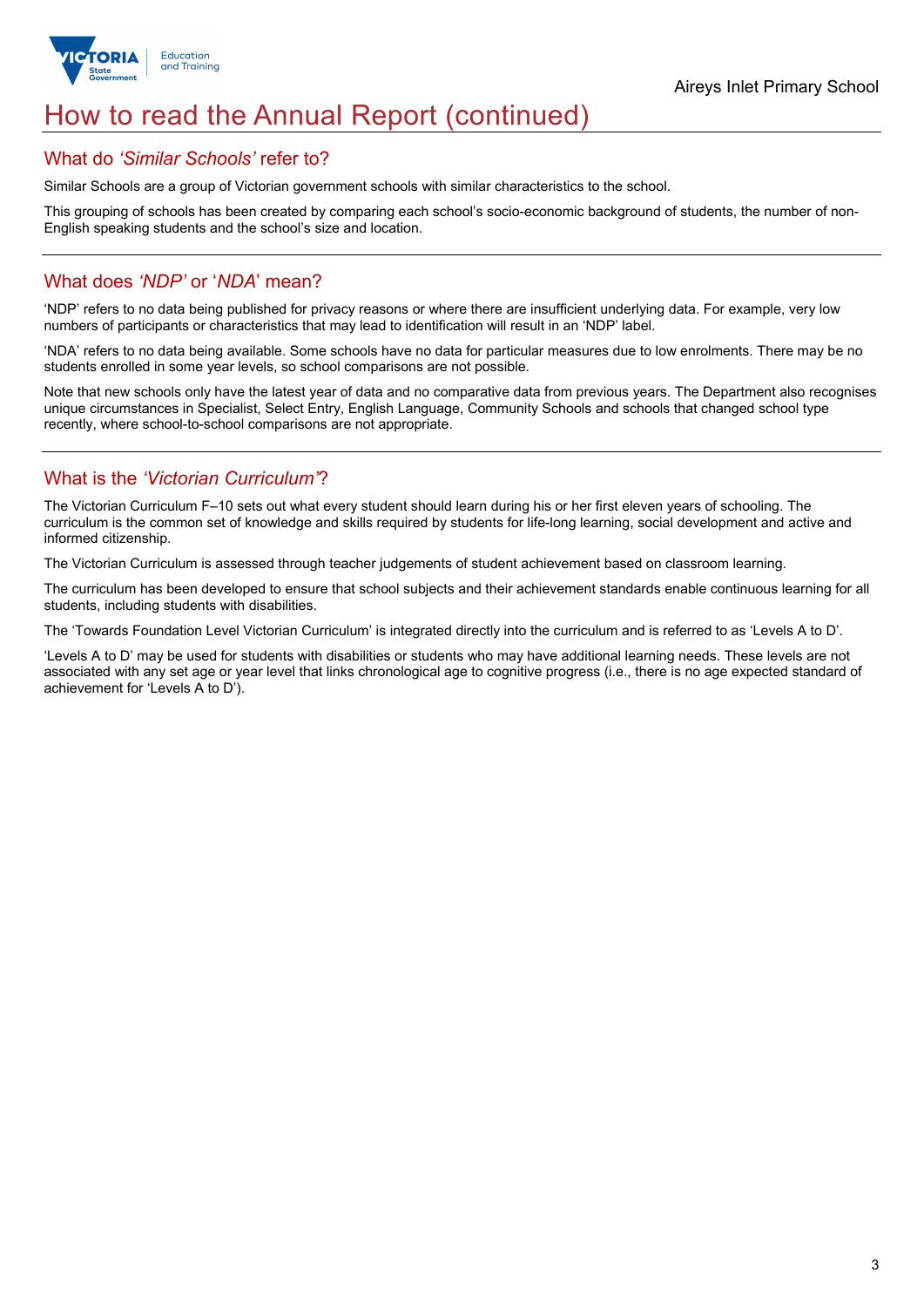

# **About Our School**

## School context

Our Student Family Occupation and Education Index is 0.26 Our current enrolment at the beginning of 2021 is 76 students with 5.4 Full Time teaching staff, 1x Teacher Aide (10 hours) and 2 Administration Staff.

Inspired by our unique natural surroundings, our school empowers all students to embrace learning, achieve their personal best and build their emotional, social and physical well-being.

Aireys Inlet Primary School aims to provide an inclusive and caring learning environment that engages our students and challenges them to grow to acquire, demonstrate, articulate and value the knowledge and skills that will support them, as life-long learners.

Aireys Inlet Primary School is dedicated to recognising the importance of the partnership between the school and parents to support student learning, engagement and wellbeing. We share a commitment to, and a responsibility for ensuring inclusive, safe and orderly environments by delivering the Respectful Relationship curriculum, using the School Wide Positive Behaviour Framework, underpinned by the core values of Respect, Cooperation and striving for Personal Best.

2021 was a challenging year for all. The staff took on new learning and effectively delivered a comprehensive education remote learning program for their students. The majority of families coped well transitioning from face to face to online learning. Testing indicated that most students continued to progress well academically. Socially, however the students missed seeing and collaborating face to face with their friends.

Over the year the teaching staff were able to enrol in the suite of DET, Bastow, and AEU Professional learning of their choice. They then shared their learning.

The positives that have arisen from 2021 is that we continue to show High level school performance parameters and our school is one of Influence for Mathematics and with strong but declining Reading measures. With renewed focus our reading data will continue to remain high.

The Respectful Relationships curriculum has been embedded and again supported through the Bluearth program which was delivered both face to face and virtually. Throughout 2021 there was a concerted effort to ensure all students and families remained connected to the school and had the opportunity to see each other during remote learning. The classroom and specialist teachers also conducted live whole class and small targeted teaching lessons.

Considering the last two years we have had, it was not surprising that school climate, student attitude, engagement and participation data was lower than previous years.

Our students once again performed very well academically with results in English and Mathematics above similar schools and the state average. This was an outstanding result considering the constant interruptions in teaching and learning. The staff, students and parents must be commended.

## Framework for Improving Student Outcomes (FISO)

### Considerations for 2022

In 2022 Aireys Inlet Primary School will go through a Review Cycle, and develop goals for our new Strategic Plan. A focus for the year will be on student learning, wellbeing and whole school and community connectedness. Over the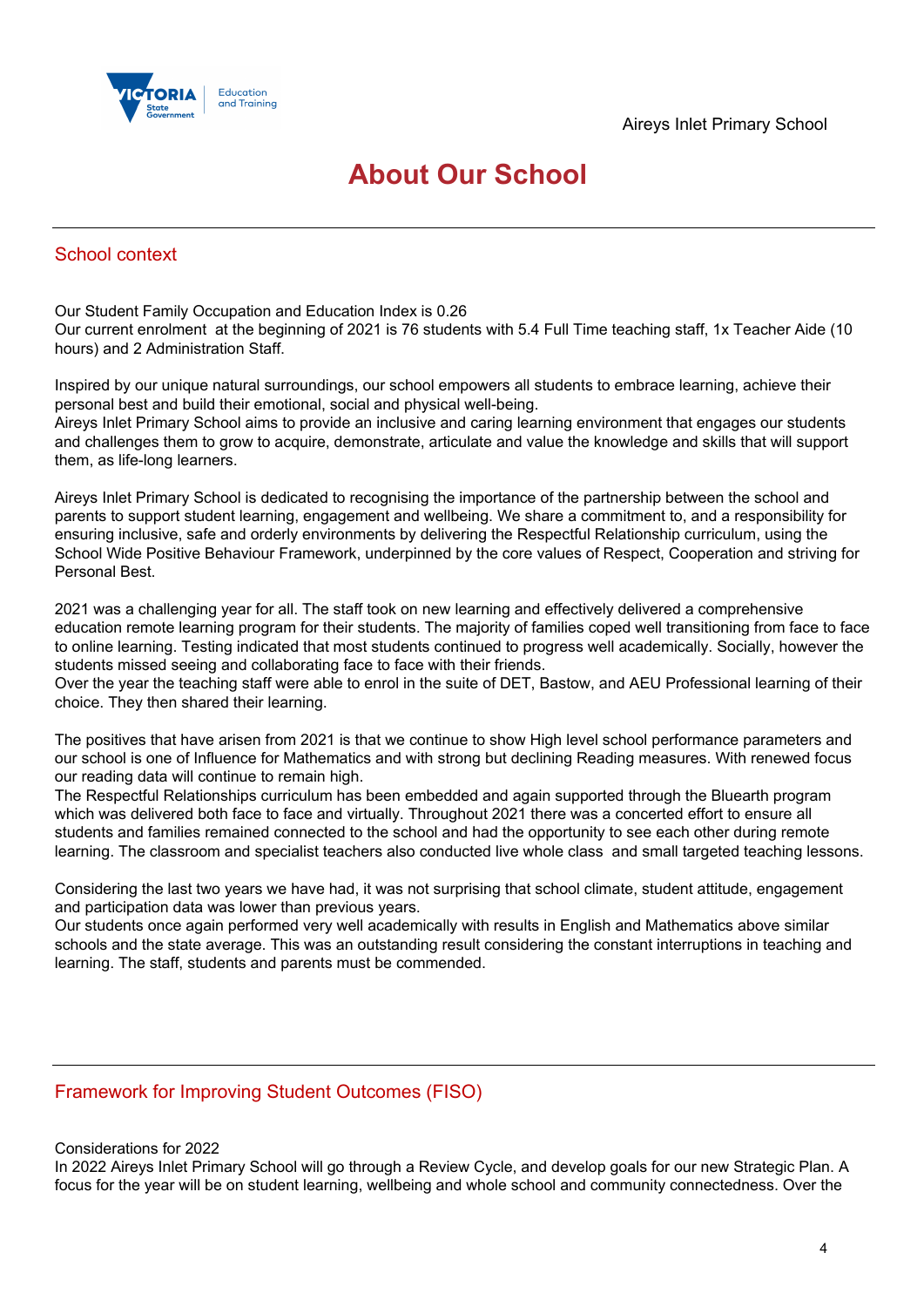## Aireys Inlet Primary School



past 2 years our families have not had the connection with the school as they have had in the past due to COVID restrictions. There will be a concerted effort to safely welcome back our families on site and into classrooms. We will work with the Parent Club to ensure there are plenty of opportunities for families to come together.

All stakeholders will unpack the Opinion Survey data and have a significant input into developing strategies for change. There will continue to be a focus on acceptable behaviours in line with our school values for all school community members, with the aim of developing a cohesive community culture.

Although our students perform very well across most key learning areas, it has been identified in the data that we need to challenging students at the 'top end' with an increase of students having high growth. In 2022 we will be adopting an engaging whole school inquiry model, based on deep learning, questioning and challenge. There will also be the opportunity for talented and gifted students to take part in the Victorian High Abilities Learners program and continue to access the Gateways, specialised learning workshops with students across the Geelong area.

In 2022, three staff will attend the Bastow, Leading Mathematics course and another three will attend Professional Learning Communities (PLC) training.

2021-FISO Dimensions and Key Improvement strategies reviewed.

#### Excellence in Teaching and Learning

Building Practice Excellence and Curriculum Planning and assessment- Embedding

Teachers are making links between students' progress data and their own professional learning needs.

The school routinely reviews its impact on students' progress and development, and incorporates findings into wholeschool professional learning and school improvement plans. In 2021, our focus was to improve writing across the school. Moderation writing assessments continued throughout the year and teacher judgement results indicate positive improvement across most year levels.

Curriculum planning reflects the achievements of students against the standards for curriculum areas, stages of learning and student needs. Teachers teach at 'point of need' for each individual child, depending on where they sit on the continuum, even during Flexible Remote Teaching and Learning most of our students achieved a least one years growth with a a high percentage of our students achieving growth of more than one year.

The school's curriculum plan integrates learning areas and capabilities, pedagogy and assessment into a sequential program of learning.

Accurate assessment of and for learning is characterised by teacher collaboration around processes such as assessment mapping and moderation, enabling greater consistency of teacher judgements of student learning. This continued during the the remote learning period with teachers meeting in their Professional Learning Teams to assess, diagnose and plan for future learning.

Consistent processes are in place to monitor the effectiveness of programs in meeting the student's learning goals and needs, based on a range of evidence. Students are actively involved in developing and monitoring their own learning goals, even throughout the remote learning period, which has ensured student engagement and academic rigour.

### Professional Leadership

Building Leadership Teams and Instructional Shared Leadership- Evolving moving towards Embedding Leadership roles are aligned with the School Strategic Plan and Annual Implementation Plan (AIP) priorities. A wholeschool professional learning strategy aligns individual learning plans with school goals and supports the school's identified FISO improvement strategies. The teachers' roles and responsibilities include facilitating the school professional learning program.

All staff engaged in the annual performance and development process, although modified to include a 'Statement of Expectation' reflecting on the complexities of the year. Leaders initially developed action plans to use as a guide, together with school performance data, to develop a set of clear goals for student learning in line with the Annual Implementation Plan (AIP), however this become disjointed as transitioning to and from face to face to Flexible Remote Teaching and Learning throughout the year had an impact of continuity.

### Positive Climate for Learning

Empowering Students and Building School Pride and Setting Expectations and Promoting Inclusion- Evolving moving towards Embedding

Our teachers encourage students to set high expectations for their own learning. They engage in conversations about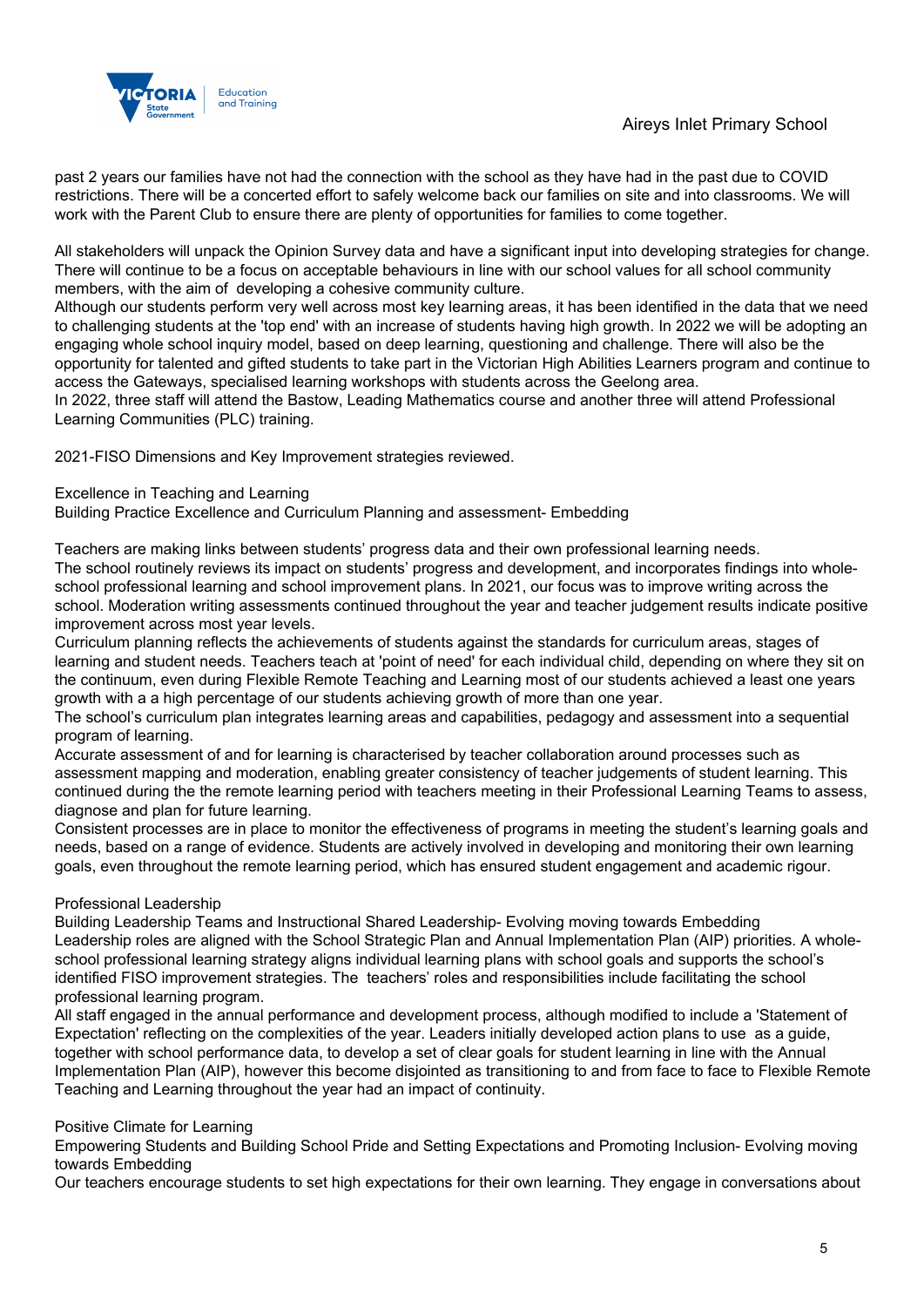Aireys Inlet Primary School



learning and progress, addressing concerns and celebrating achievements.

Teachers assist students to become more self-directed and to believe in their ability to complete tasks and reach goals. Staff, students and parents regularly share and celebrate school achievements within and beyond the school using a broad range of opportunities.

Students are familiar with behaviour expectations and consequences for inappropriate behaviour. Behaviour management, wellbeing and engagement strategies are evidence based and sufficiently flexible to support all students. All classes provide safe and welcoming learning environments in which students respect and value on-task learning.

### Community Engagement in Learning

Building Communities and Global Citizenship- Evolving

Inclusive school policies, programs and practices were monitored and evaluated for their effectiveness. All students at our school had access to the curriculum and facilities both at school and at home.

Our school works in partnership to address identified student learning and wellbeing needs and enrich learning experiences and opportunities. We work on a tiered approaching, using both internal and external supports personnel such as our Welfare Officer and the SSSO network of professionals. During 2021, the Student Welfare Office had a key role in checking in on families and offering support where needed, especially during remote teaching and learning. A shared commitment and collaborative actions by our school, families and broader community, assists community organisations and agencies to provide services and maximise benefits for students aligned to the school's policies. The school ensures early intervention for students who have additional needs or are at risk of disengagement. We collaborate with community agencies to support specific learning, health and wellbeing needs of these students. There were a few students who required extra support during the remote learning period and therefore onsite supervision was provided.

Teachers plan collaboratively to identify and integrate global perspectives into the curriculum drawing on contemporary events. We actively engage with our local community and agencies, such as DELWP, the CFA, Angair and the Friends of Eastern Otways around local and global issues.

We continue to look for authentic opportunities for our students to become active citizens within the school and wider community.

Through our inquiry units of study, teachers draw on students' experiences to develop their understanding of the economic and social inequalities that exist globally. Students examine, reflect on and challenge abuses of social justice and human rights.

## Achievement

Aireys Inlet Primary School has achieved pleasing results in all areas of Student Learning during 2021, with very few students negatively impacted by the challenges of the year.

In English teacher assessments against the Victorian Curriculum show the percentage of students in Years P-6 with at or above the expected growth of one year was 90.6% (above both similar and state measures)

In Numeracy, the percentage of students in years P-6 with at or above the expected growth of one year was 88.8% (above both similar and state measures)

Learning gain from Year 3-5 showed High growth in Reading, Numeracy, Spelling and Grammar, substantially higher than similar schools and state measures. Writing showed less gain this year.

During remote learning the teachers were able to continue to formatively assess the students as they posted their work onto the Seesaw platform. They also used Essential Assessment to assess Reading and Mathematics. All students had access to Wushka, online reading books, and the teachers could set assessment tasks to be accessed by the students. Testing and Assessment in the Foundation and year one levels was more problematic. Once students returned to face to face teaching a suite of assessments were given to students to ascertain if any child had slipped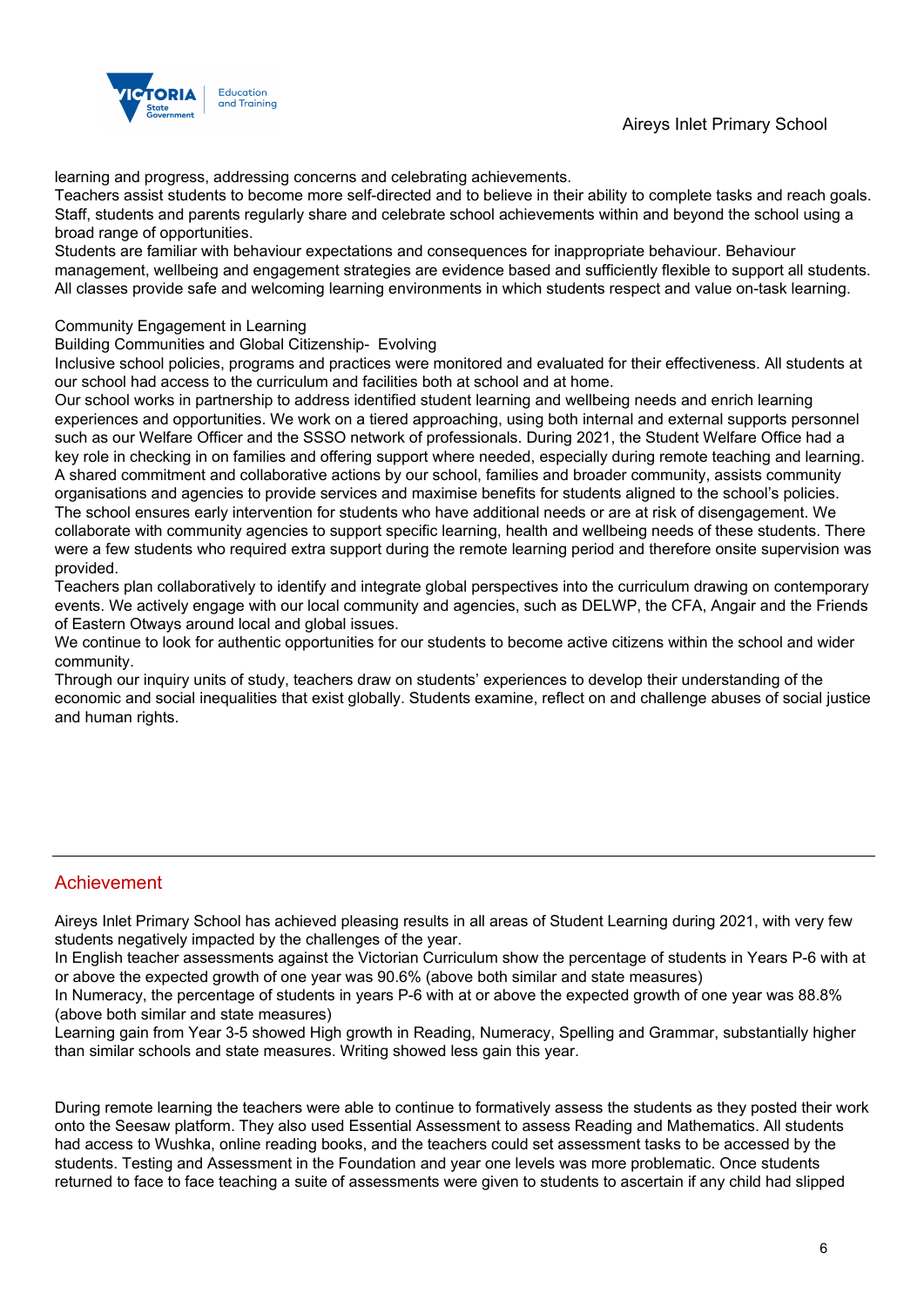

behind during the remote learning period, and intervention was provided. This also helped teachers differentiate future learning for their students.

## **Engagement**

Our Average Number of Student Absence Days in 2021 was 20.7 significantly higher than similar schools and the state. This is not surprising considering COVID-19 impacted, with many of our students having to self isolate at home after receiving a test.

Our school continue to record average number days absent for each child being six or more days higher than State average. This can be noted in the trend data.

Year 2 and 4 had the highest rate of absenteeism, although other year levels were consistent across the school. Common reasons for non-attendance include COVID-19 test self isolating at home and illness.

We actively encourage attendance by promoting the 'It's not okay to be away' message, providing fun and engaging learning experiences and actively following up non-attendance.

Most students were enthusiastic to return to school after remote learning. A small percentage were anxious and we worked with these students to address their fears and concerns.

We actively worked with the student voice team to organise some fun and engaging events at school. The senior students did miss the opportunity to play inter school sport and participate in other events held outside of the school, and this was reflected in the Attitudes to School data. This was also seen in the percentage of students who positively endorsed a sense of connectedness was significantly lower than it had been in 2020 and that of similar schools and the state averages.

## **Wellbeing**

Covid-19 did impact on the Opinion Survey data. The students in Years 4-6 students indicated a decrease in connectedness and student voice, although both were still above similar schools and state benchmarks. Student Voice and Agency remains as a focus for us in 2022 as the senior students are now able to develop authentic opportunities for all, and to have a greater input into their own learning and the operation of the school.

The school will continue to focus on improving students' connection to school by building our students' sense of belonging and enjoyment. We will continue to encourage student leadership, build community and cultural partnerships, and develop student social and emotional capabilities.

The majority of our students believe we manage bullying well, indicating an 76.2% positive response in the Attitudes to School Survey. Interestingly the positive endorsement from the parents was 63% in comparison.

Student data indicated 80.6% did not experience bullying, yet again the perception from the parents that their child did not experience bullying was 77%. These results are similar to last year, with an overall improvement on previous years, however we acknowledge we have some way to go. Overall, we had a positive improvement in the amount of students not experiencing bullying which is positive. This can be due predominantly to the fact that the students spent much time at home in remote learning and also the work teachers have done embedding the Respectful Relationships curriculum, SWPB and values programs and Bluearth. These programs will continue in 2022.

## Finance performance and position

The school ended the year with a healthy surplus, however this is predominantly due to the Parent Club funds of \$52,316.00

The school itself ended with a small surplus in the cash budget (official account) of \$21,477.00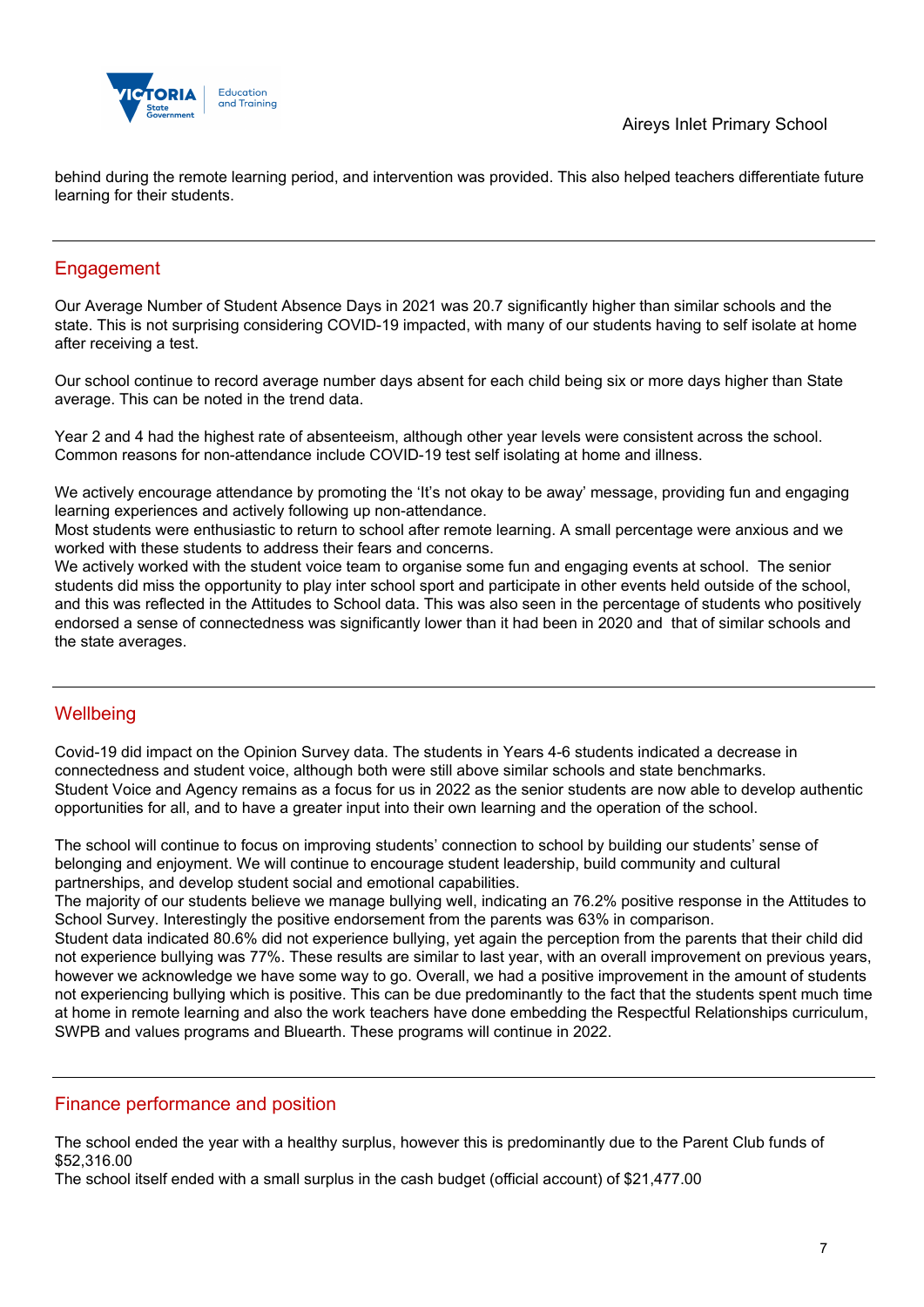

## Aireys Inlet Primary School

The School Resource Package (SRP) ended the year with a surplus of \$21,318.00

Extraordinary revenue noted, was the Parent Club funds and there was no extraordinary expenditure over the year. The sources of funding that the school received in 2021 included very little locally raised funds due to the events being cancelled due to Covid-19 restrictions. We did receive donations from the Recycle Shed, Anglesea, voluntary contributions from families and Sporting Schools and other minor local grants.

Additional State/Commonwealth funding the school received included, Playground funding, Bushfire preparedness grants, Swimming, the Sporting Schools initiative, the National Chaplaincy Program, Student Excellence program and additional funds for Covid cleaning.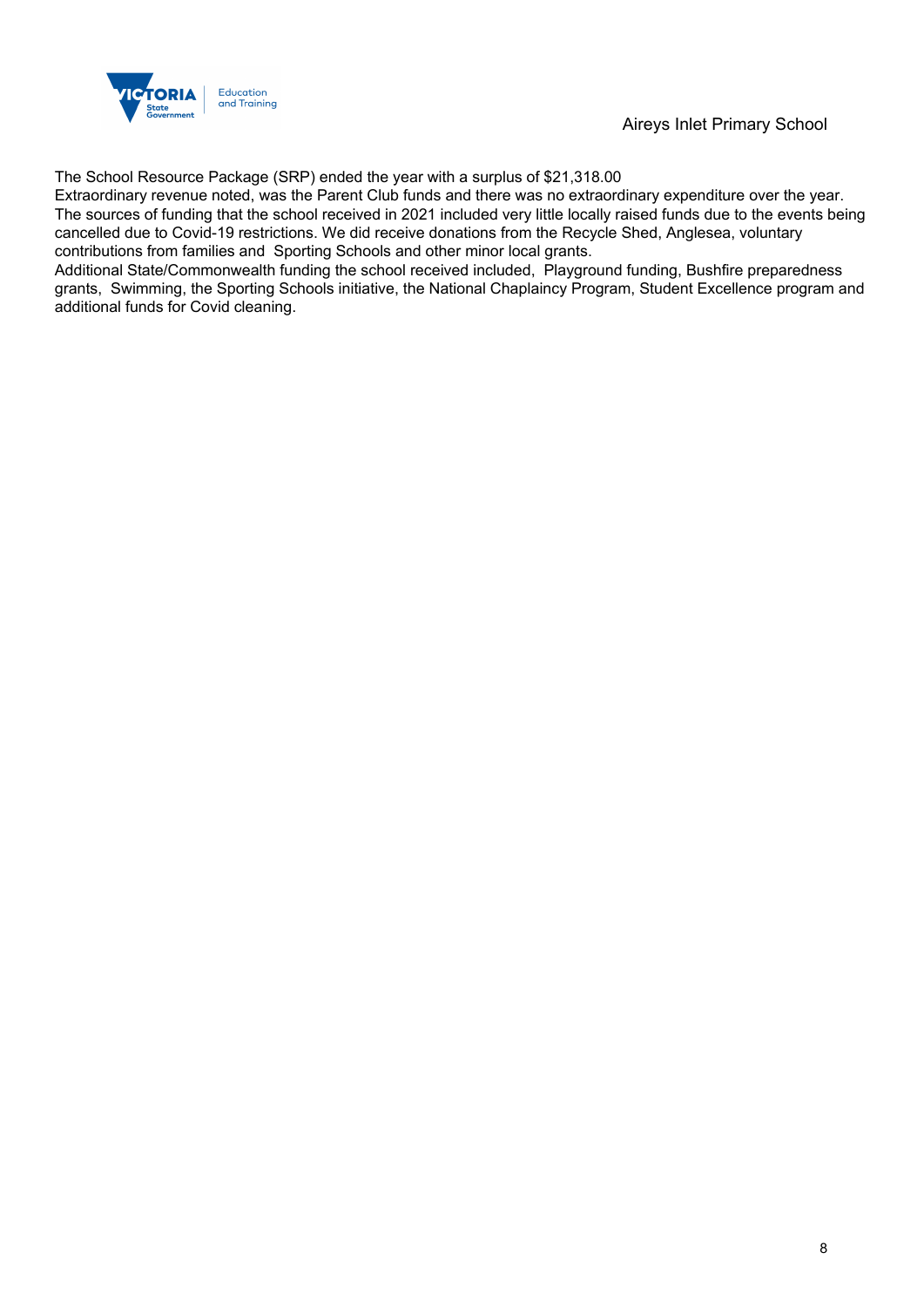

# **Performance Summary**

The Performance Summary for government schools provides an overview of how this school is contributing to the objectives of the Education State and how it compares to other Victorian government schools.

All schools work in partnership with their school community to improve outcomes for children and young people. Sharing this information with parents and the wider school community helps to support community engagement in student learning, a key priority of the Framework for Improving Student Outcomes.

Refer to the 'How to read the Annual Report' section for help on how to interpret this report.

## SCHOOL PROFILE

#### **Enrolment Profile**

A total of 86 students were enrolled at this school in 2021, 42 female and 44 male.

0 percent of students had English as an additional language and 0 percent were Aboriginal or Torres Strait Islander.

#### **Overall Socio-Economic Profile**

The overall school's socio-economic profile is based on the school's Student Family Occupation and Education index (SFOE).

SFOE is a measure of socio-educational disadvantage of a school, based on educational and employment characteristics of the parents/carers of students enrolled at the school. Possible SFOE band values are: Low, Low-Medium, Medium and High. A 'Low' band represents a low level of socio-educational disadvantage, a 'High' band represents a high level of socio-educational disadvantage.

This school's SFOE band value is: Low

#### **Parent Satisfaction Summary**

The percent endorsement by parents on their school satisfaction level, as reported in the annual Parent Opinion Survey.

Percent endorsement indicates the percent of positive responses (agree or strongly agree) from parents who responded to the survey.



#### **School Staff Survey**

The percent endorsement by staff on School Climate, as reported in the annual School Staff Survey.

Percent endorsement indicates the percent of positive responses (agree or strongly agree) from staff who responded to the survey. Data is suppressed for schools with three or less respondents to the survey for confidentiality reasons.

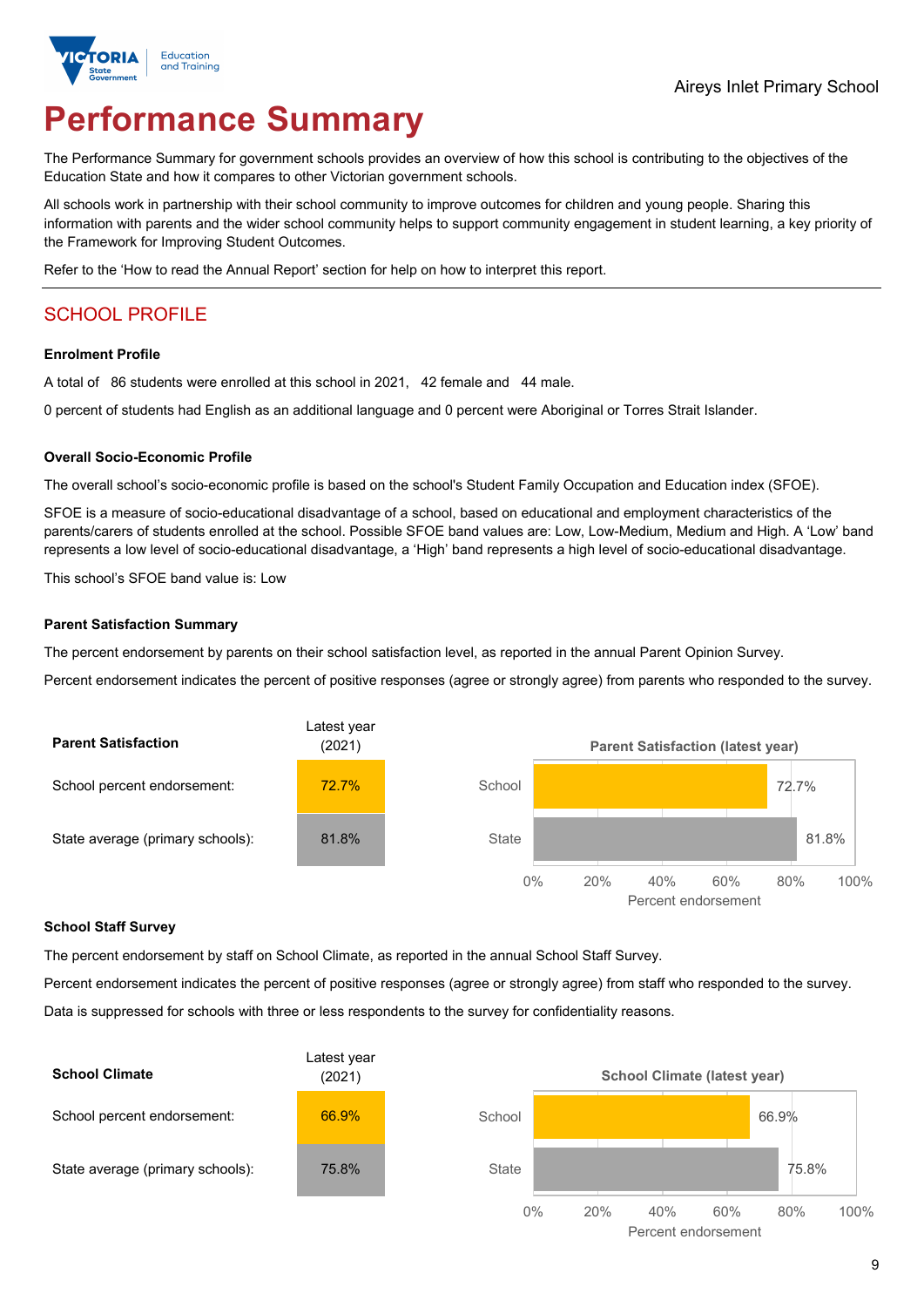

## ACHIEVEMENT

*Key: 'Similar Schools' are a group of Victorian government schools that are like this school, taking into account the school's socioeconomic background of students, the number of non-English speaking students and the size and location of the school.*

#### **Teacher Judgement of student achievement**

Percentage of students working at or above age expected standards in English and Mathematics.



Percent students at or above age expected level

| <b>Mathematics</b><br>Years Prep to 6                             | Latest year<br>(2021) |
|-------------------------------------------------------------------|-----------------------|
| School percent of students at or above age<br>expected standards: | 88.8%                 |
| Similar Schools average:                                          | 88.1%                 |
| State average:                                                    | 84.9%                 |

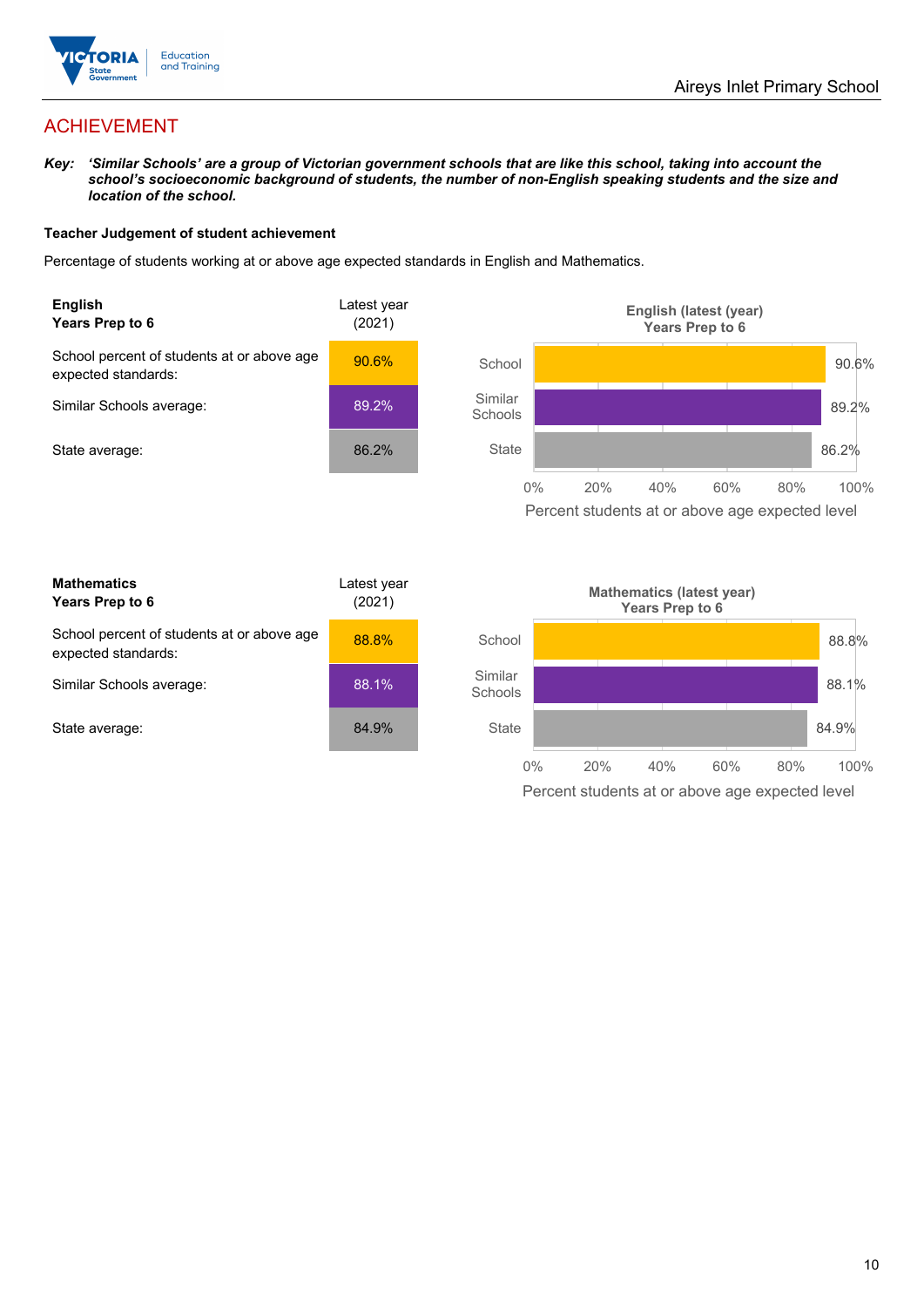

## ACHIEVEMENT (continued)

*Key: 'Similar Schools' are a group of Victorian government schools that are like this school, taking into account the school's socioeconomic background of students, the number of non-English speaking students and the size and location of the school.*

#### **NAPLAN**

Percentage of students in the top three bands of testing in NAPLAN.

Note: NAPLAN tests were not conducted in 2020, hence the 4-year average is the average of 2018, 2019 and 2021 data.

| <b>Reading</b><br>Year <sub>3</sub>               | Latest year<br>(2021) | 4-year<br>average    |                    | <b>NAPLAN Reading (latest year)</b><br>Year <sub>3</sub>                   |
|---------------------------------------------------|-----------------------|----------------------|--------------------|----------------------------------------------------------------------------|
| School percent of students in<br>top three bands: | 80.0%                 | 83.7%                | School             | 80.0%                                                                      |
| Similar Schools average:                          | 82.1%                 | 82.1%                | Similar<br>Schools | 82.1%                                                                      |
| State average:                                    | 76.9%                 | 76.5%                | <b>State</b>       | 76.9%                                                                      |
|                                                   |                       |                      | $0\%$              | 20%<br>40%<br>60%<br>80%<br>100%<br>Percent of students in top three bands |
| Reading<br>Year <sub>5</sub>                      | Latest year<br>(2021) | 4-year<br>average    |                    | <b>NAPLAN Reading (latest year)</b><br>Year 5                              |
| School percent of students in<br>top three bands: | 100.0%                | 100.0%               | School             | 100.0%                                                                     |
| Similar Schools average:                          | 78.3%                 | 74.8%                | Similar<br>Schools | 78.3%                                                                      |
| State average:                                    | 70.4%                 | 67.7%                | State              | 70.4%                                                                      |
|                                                   |                       |                      | $0\%$              | 20%<br>40%<br>60%<br>100%<br>80%<br>Percent of students in top three bands |
| <b>Numeracy</b><br>Year <sub>3</sub>              | Latest year<br>(2021) | 4-year<br>average    |                    | <b>NAPLAN Numeracy (latest year)</b><br>Year <sub>3</sub>                  |
| School percent of students in<br>top three bands: | 81.8%                 | 72.7%                | School             | 81.8%                                                                      |
| Similar Schools average:                          | 74.2%                 | 74.2%                | Similar<br>Schools | 74.2%                                                                      |
| State average:                                    | 67.6%                 | 69.1%                | <b>State</b>       | 67.6%                                                                      |
|                                                   |                       |                      | 0%                 | 20%<br>40%<br>100%<br>60%<br>80%<br>Percent of students in top three bands |
| <b>Numeracy</b><br>Year 5                         | Latest year<br>(2021) | $4$ -year<br>average |                    | <b>NAPLAN Numeracy (latest year)</b><br>Year 5                             |
| School percent of students in<br>top three bands: | 71.4%                 | 88.1%                | School             | 71.4%                                                                      |
| Similar Schools average:                          | 65.1%                 | 64.4%                | Similar<br>Schools | 65.1%                                                                      |
| State average:                                    | 61.6%                 | 60.0%                | <b>State</b>       | 61.6%                                                                      |
|                                                   |                       |                      | $0\%$              | 20%<br>40%<br>60%<br>80%<br>100%                                           |

Percent of students in top three bands

| Reading<br>Year 5                                 | Latest year<br>(2021) | 4-year<br>average |                    |       |
|---------------------------------------------------|-----------------------|-------------------|--------------------|-------|
| School percent of students in<br>top three bands: | 100.0%                | 100.0%            | School             |       |
| Similar Schools average:                          | 78.3%                 | 74.8%             | Similar<br>Schools |       |
| State average:                                    | 70.4%                 | 67.7%             | State              |       |
|                                                   |                       |                   |                    | $0\%$ |
| <b>Numeracy</b><br>Year <sub>3</sub>              | Latest year<br>(2021) | 4-year<br>average |                    |       |
| School percent of students in<br>top three bands: | 81.8%                 | 72.7%             | School             |       |
| Similar Schools average:                          | 74.2%                 | 74.2%             | Similar<br>Schools |       |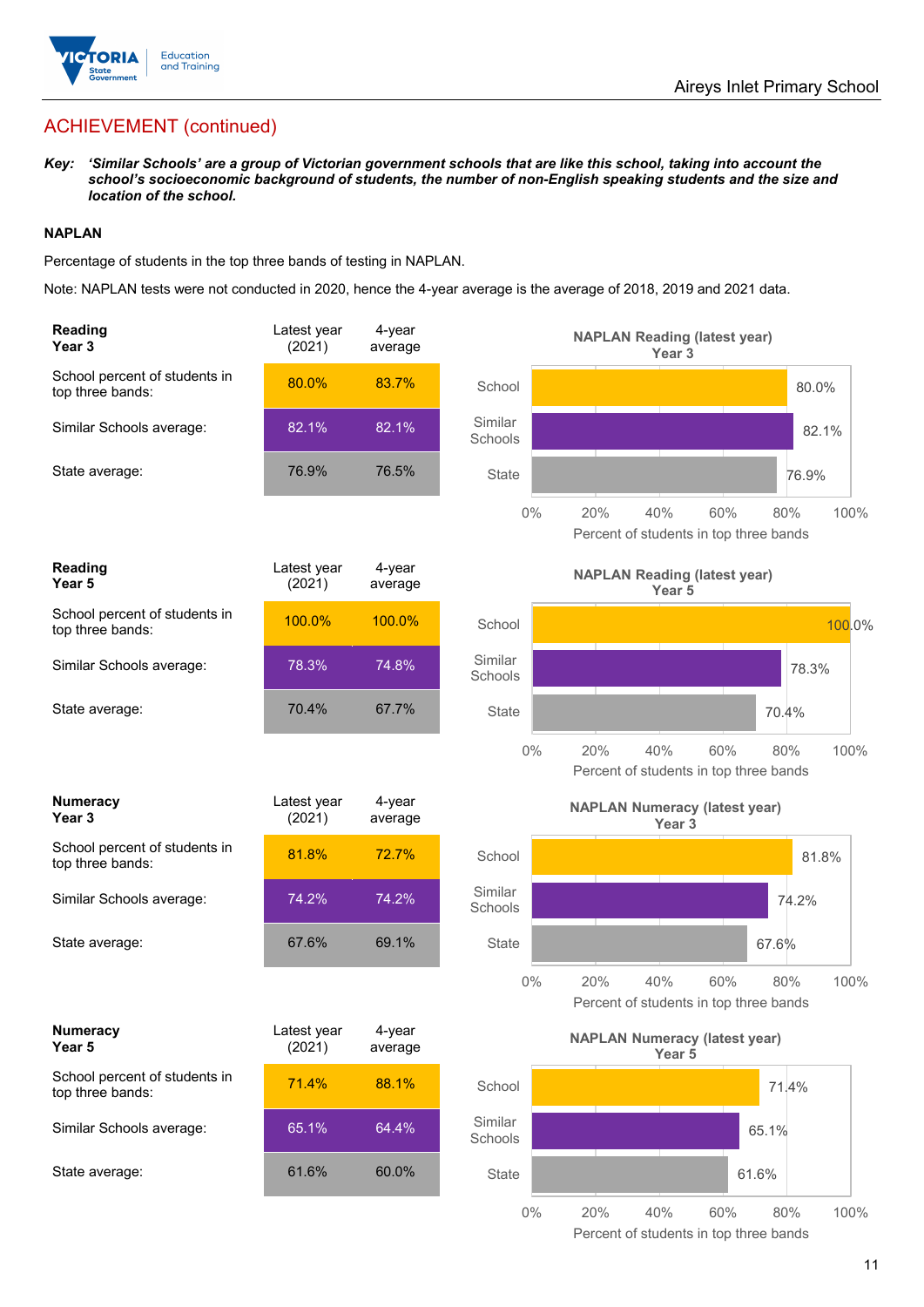

## ACHIEVEMENT (continued)

### **NAPLAN Learning Gain**

NAPLAN learning gain is determined by comparing a student's current year result relative to the results of all 'similar' Victorian students (i.e., students in all sectors in the same year level who had the same score two years prior). If the current year result is in the top 25 percent, their gain level is categorised as 'High'; middle 50 percent is 'Medium'; bottom 25 percent is 'Low'.

#### **Learning Gain Year 3 (2019) to Year 5 (2021)**

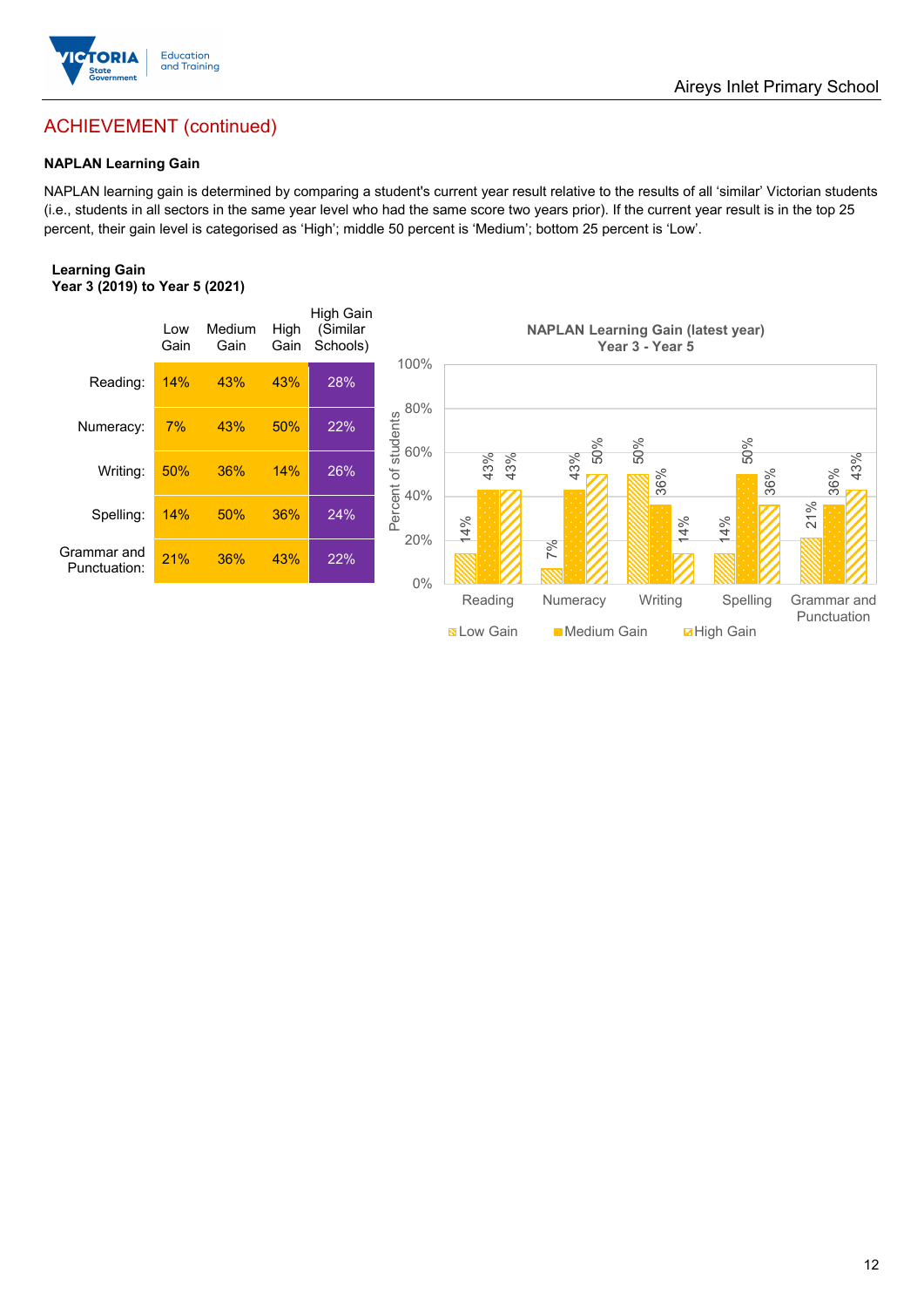

## ENGAGEMENT

*Key: 'Similar Schools' are a group of Victorian government schools that are like this school, taking into account the school's socioeconomic background of students, the number of non-English speaking students and the size and location of the school.*

#### **Average Number of Student Absence Days**

Absence from school can impact on students' learning. Common reasons for non-attendance include illness and extended family holidays. Absence and attendance data in 2020 and 2021 may have been influenced by COVID-19.



#### **Attendance Rate (latest year)**

|                                             | Prep | Year 1 | Year 2 | Year 3 | Year 4 | Year 5 | Year 6 |
|---------------------------------------------|------|--------|--------|--------|--------|--------|--------|
| Attendance Rate by year level<br>$(2021)$ : | 86%  | 91%    | 92%    | 89%    | 92%    | 88%    | 86%    |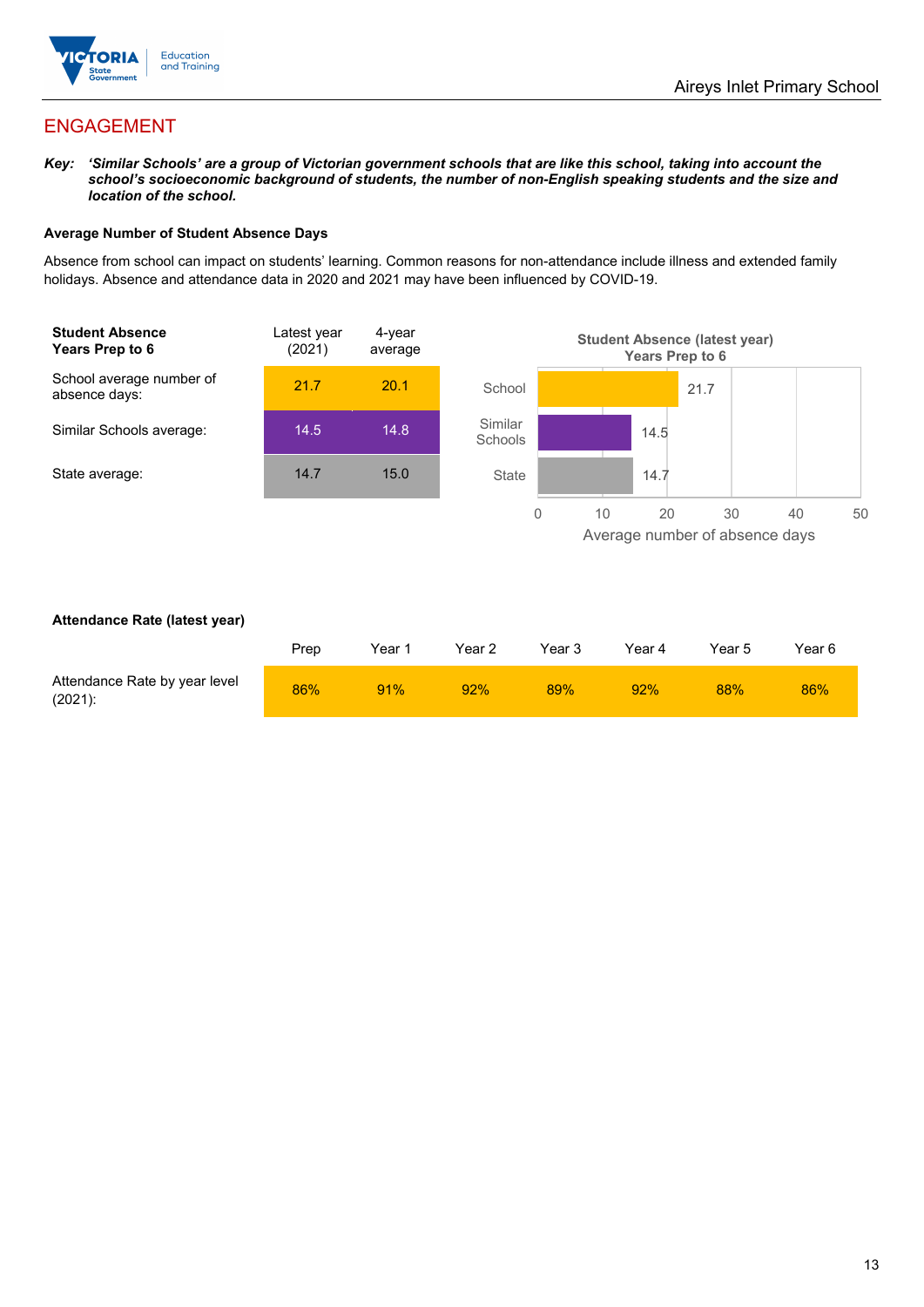

## WELLBEING

*Key: 'Similar Schools' are a group of Victorian government schools that are like this school, taking into account the*  school's socioeconomic background of students, the number of non-English speaking students and the size and *location of the school.*

#### **Student Attitudes to School – Sense of Connectedness**

The percent endorsement on Sense of Connectedness factor, as reported in the Attitudes to School Survey completed annually by Victorian government school students, indicates the percent of positive responses (agree or strongly agree).



*Due to lower participation rates, differences in the timing of the survey/length of survey period and the general impact of Covid19 across 2020 and 2021, data are often not comparable with previous years or within similar school groups. Care should be taken when interpreting these results.*



### **Student Attitudes to School – Management of Bullying**

The percent endorsement on Management of Bullying factor, as reported in the Attitudes to School Survey completed annually by Victorian government school students, indicates the percent of positive responses (agree or strongly agree).

| <b>Management of Bullying</b><br>Years 4 to 6 | Latest year<br>(2021) | 4-year<br>average |  |
|-----------------------------------------------|-----------------------|-------------------|--|
| School percent endorsement:                   | 80.6%                 | 75.4%             |  |
| Similar Schools average:                      | 81.8%                 | 81.6%             |  |
| State average:                                | 78.4%                 | 79.7%             |  |

*Due to lower participation rates, differences in the timing of the survey/length of survey period and the general impact of Covid19 across 2020 and 2021, data are often not comparable with previous years or within similar school groups. Care should be taken when interpreting these results.*

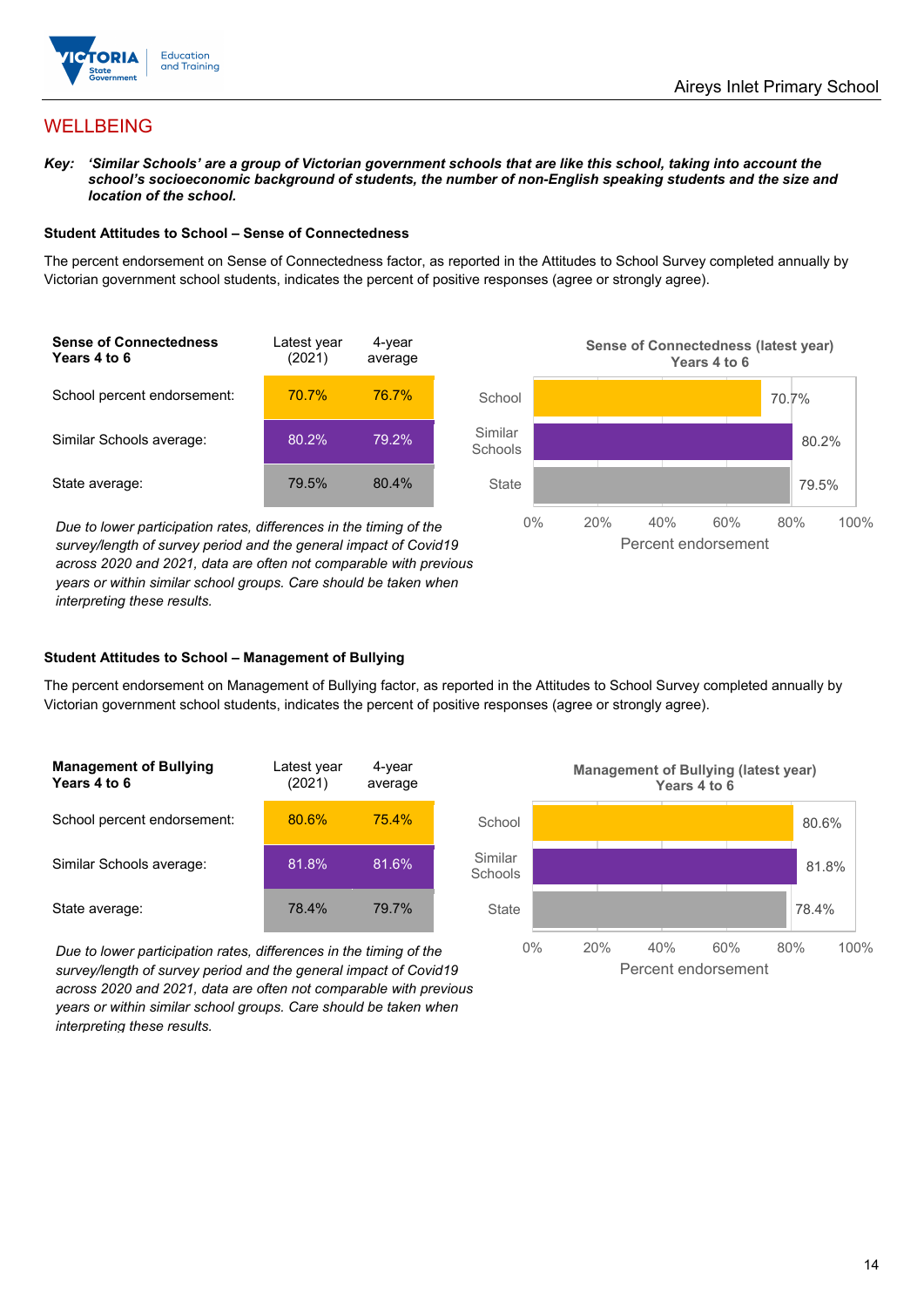

# **Financial Performance and Position**

FINANCIAL PERFORMANCE - OPERATING STATEMENT SUMMARY FOR THE YEAR ENDING 31 DECEMBER, 2021

| <b>Revenue</b>                        | <b>Actual</b> |
|---------------------------------------|---------------|
| <b>Student Resource Package</b>       | \$841,028     |
| <b>Government Provided DET Grants</b> | \$244,308     |
| Government Grants Commonwealth        | \$8,300       |
| <b>Government Grants State</b>        | \$7,000       |
| <b>Revenue Other</b>                  | \$1,629       |
| <b>Locally Raised Funds</b>           | \$52,316      |
| <b>Capital Grants</b>                 | \$0           |
| <b>Total Operating Revenue</b>        | \$1,154,581   |

| Equity <sup>1</sup>                                 | <b>Actual</b> |
|-----------------------------------------------------|---------------|
| Equity (Social Disadvantage)                        | \$5,000       |
| Equity (Catch Up)                                   | \$0           |
| <b>Transition Funding</b>                           | \$0           |
| Equity (Social Disadvantage – Extraordinary Growth) | \$0           |
| <b>Equity Total</b>                                 | \$5,000       |

| <b>Expenditure</b>                    | <b>Actual</b> |
|---------------------------------------|---------------|
| Student Resource Package <sup>2</sup> | \$843,557     |
| Adjustments                           | \$0           |
| <b>Books &amp; Publications</b>       | \$475         |
| Camps/Excursions/Activities           | \$35,358      |
| <b>Communication Costs</b>            | \$3,304       |
| Consumables                           | \$41,339      |
| Miscellaneous Expense <sup>3</sup>    | \$9,616       |
| <b>Professional Development</b>       | \$2,801       |
| Equipment/Maintenance/Hire            | \$6,216       |
| <b>Property Services</b>              | \$115,505     |
| Salaries & Allowances <sup>4</sup>    | \$35,436      |
| <b>Support Services</b>               | \$28,388      |
| Trading & Fundraising                 | \$1,585       |
| Motor Vehicle Expenses                | \$0           |
| <b>Travel &amp; Subsistence</b>       | \$0           |
| <b>Utilities</b>                      | \$9,683       |
| <b>Total Operating Expenditure</b>    | \$1,133,263   |
| <b>Net Operating Surplus/-Deficit</b> | \$21,318      |
| <b>Asset Acquisitions</b>             | \$12,818      |

(1) The equity funding reported above is a subset of the overall revenue reported by the school.

(2) Student Resource Package Expenditure figures are as of 24 Feb 2022 and are subject to change during the reconciliation process.

(3) Miscellaneous Expenses include bank charges, administration expenses, insurance and taxation charges.

(4) Salaries and Allowances refers to school-level payroll.